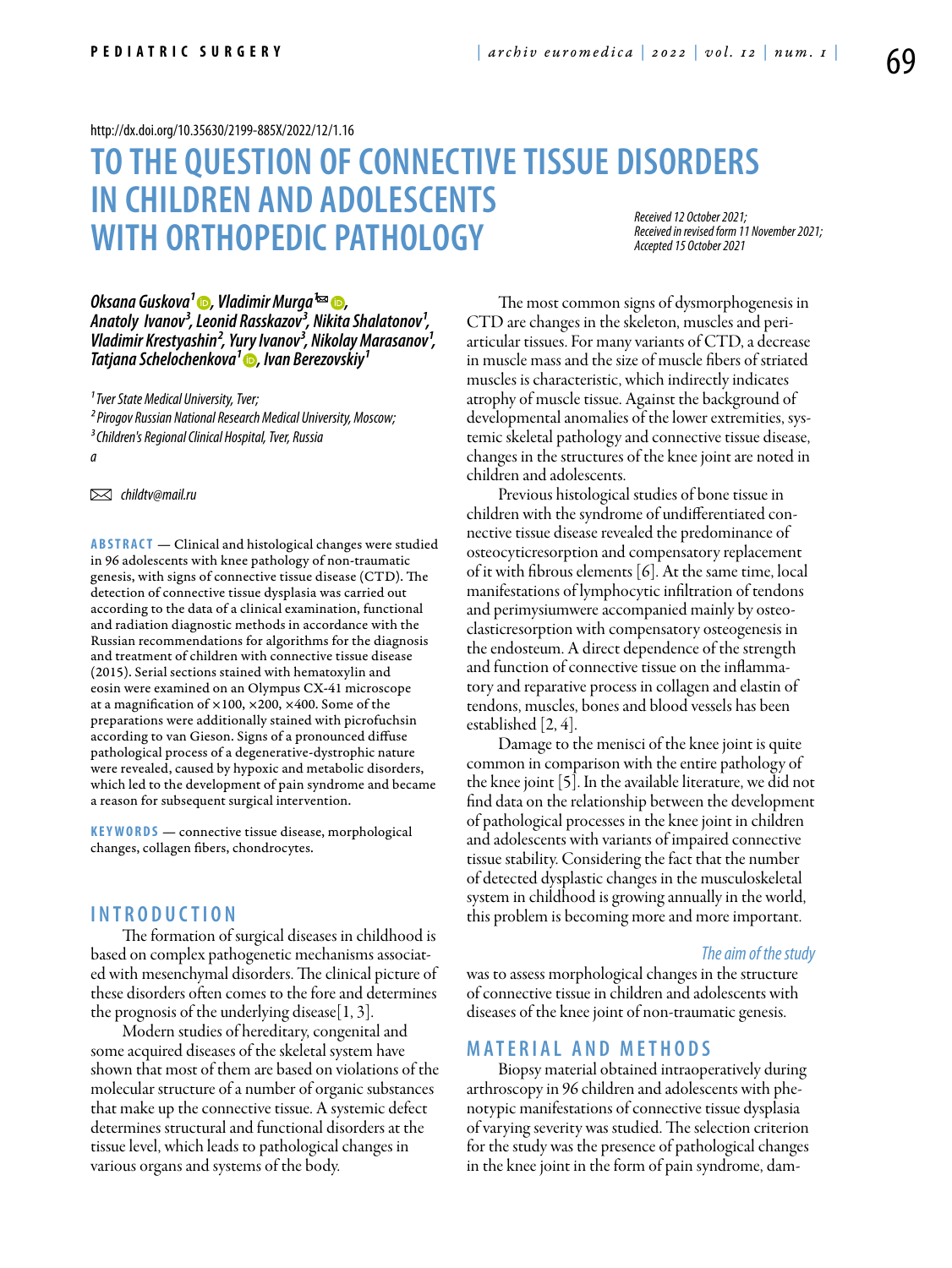age to the meniscus and anterior cruciate ligament of non-traumatic genesis against the background of signs of CTD. There were no syndromic forms of CTD of the type of Marfan, Ehlers-Danlos, etc. in the study group of patients. The severity of CTDmanifestations was assessed according to the classification of T.I. Kadurina and V.N. Gorbunova. The age of children ranged from 11 to 17 years, girls  $-51$  (53.1%), boys — 45 (46.9%). There were no statistically significant gender and age differences.

Fragments of cartilaginous and fibrous tissue obtained intraoperatively were fixed in 10% buffered formalin solution, followed by histological wiring according to the standard technique and embedded in paraffin blocks. Serial sections stained with hematoxylin and eosin were examined on an Olympus CX-41 microscope at a magnification of  $\times 100$ ,  $\times 200$ ,  $\times 400$ . Some of the preparations were additionally stained with picrofuchsin according to van Gieson. We studied the morphological structure of the tissue, assessed the presence of hemodynamic disorders, inflammatory infiltration and dystrophic changes, as well as the number of solitary cells and the number of isogenic groups per unit area of unchanged cartilage tissue of the sections studied.

# **R e s e a r c h R e s u l t s**

Among the patients, mild severity of CTD was detected in  $7(7.3%)$  people, moderate severity — in 75  $(78.1\%)$ , severe — in 14  $(14.6\%)$ . There were no pronounced connective tissue disorders in patients with mild severity. In patients with severe manifestations of DST, morphological changes on the part of the connective tissue structure were manifested by a sharp thickening of collagen fibers with a chaotic arrangement and a violation of the architectonics of fibrillar structures in the form of pronounced sharp changes in shape and orientation, the appearance of spirally curved and fragmented areas with irregular outlines on transverse sections (Fig. 1).

Microscopy in all observations showed the usual structure of the articular cartilage with a well-visualized outer zone, with single flattened spindle-shaped chondroblasts located in the cartilaginous matrix, and a zone of young cartilage passing without a clear border into the zone of mature cartilage. In the middle and basal zones, chondrocytes were located in isogenic groups in the form of chains of rounded cells oriented perpendicular to the articular surface. In some fields of vision, uneven contours and areas of destruction of the articular surface were revealed, under which the structure of the cartilaginous tissue was distinguished by poorly distinguishable stratification and heterogeneity. Areas of thinning of the surface zone were noted. In the zone of young cartilage, against the background of the predominant intercellular substance, there were areas with a chaotic arrangement of cell nests of chondrocytes, some of which were enclosed in gaps (Fig. 2).

Cartilaginous cells were characterized by an uneven distribution of nuclei with symptoms of karyopycnosis and karyorrhexis. In the deeper layers, there was a proliferation of connective tissue with infiltration with single histiocytes, macrophages and lymphocytes, and a pronounced edema of the intercellular substance with the formation of cracks (Fig. 3). In areas of sclerosis, collagen fibers were colored most intensely. In some observations, against the background of disorganization of collagen fibers of the basic substance of cartilage, among collagen fibers with unevenly expressed tinctorial properties, foci of petrification in the form of polygonal basophilic deposits of calcium salts were noted. The revealed morphological changes are signs of degenerative-dystrophic processes accompanied by an inflammatory reaction.



*Fig. 1. Biopsy of the connective tissue of the knee joint.Van Gieson staining with picrofuchsin,* ×*400. Violation of the architectonics of fibrillar structures*

In normal articular cartilage, the processes of destruction and repair of tissues occur rather slowly, are strictly controlled, are in equilibrium and are the basis of physiological remodeling. Against the background of inflammatory and degenerative-dystrophic processes in the joint, there is a qualitative and quantitative change in the cells and intercellular matrix of the cartilage. The proliferative activity of chondrocytes decreases, the number of cells decreases, the production of proteoglycans practically stops, which entails the loss of water, degradation of the matrix and blocks regeneration.